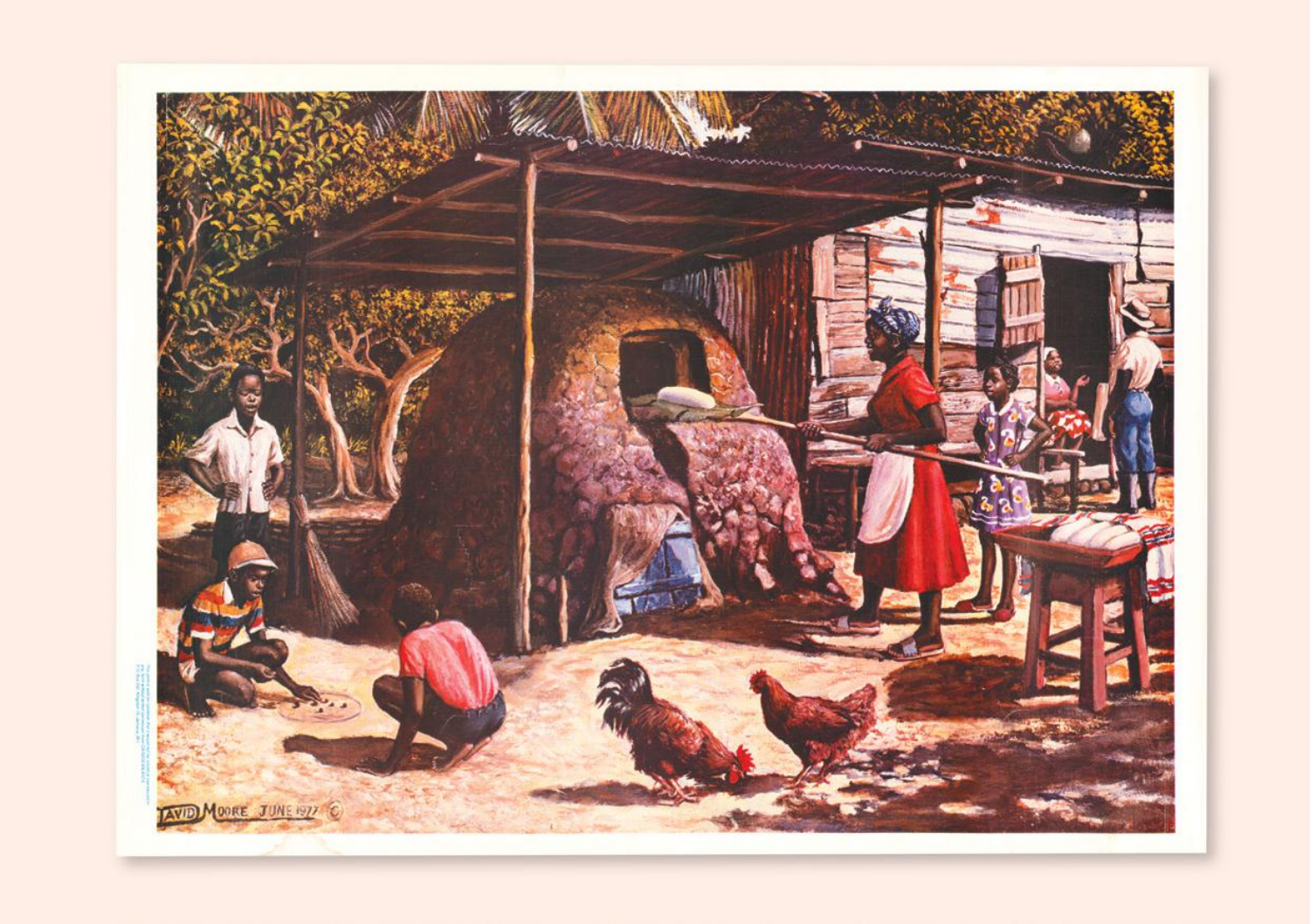#### **Growing up in the Caribbean**

Image kindly shared by a member of the Caribbean Social Forum and photographed by the National Maritime Museum. Image use reserved for the Memories of the Caribbean Project.

"This picture evokes many memories as a young boy growing up in Jamaica. It brings back memories of a typical yard where children are playing marbles, mothers are baking, and people are generally at ease with life."

"There is a zinc covering for the stove and the kitchen it just brings back a lot of memories for me as a young boy around the age of 7 or 8 in the country with my grandmother and the cockerels playing up or maybe even

fighting in the yard. It just brings back so many vivid memories. I love this picture because memories are made of this."

"In this picture I can see the clay oven and the woman putting a nice loaf of bread into the clay oven on a long stick. I am familiar with this because we had one when I was little up to the age of 12 when I came to England."

"There are a load of people in the background and I think that's because there are a lot of children around because their parents had emigrated and they are waiting to join their parents."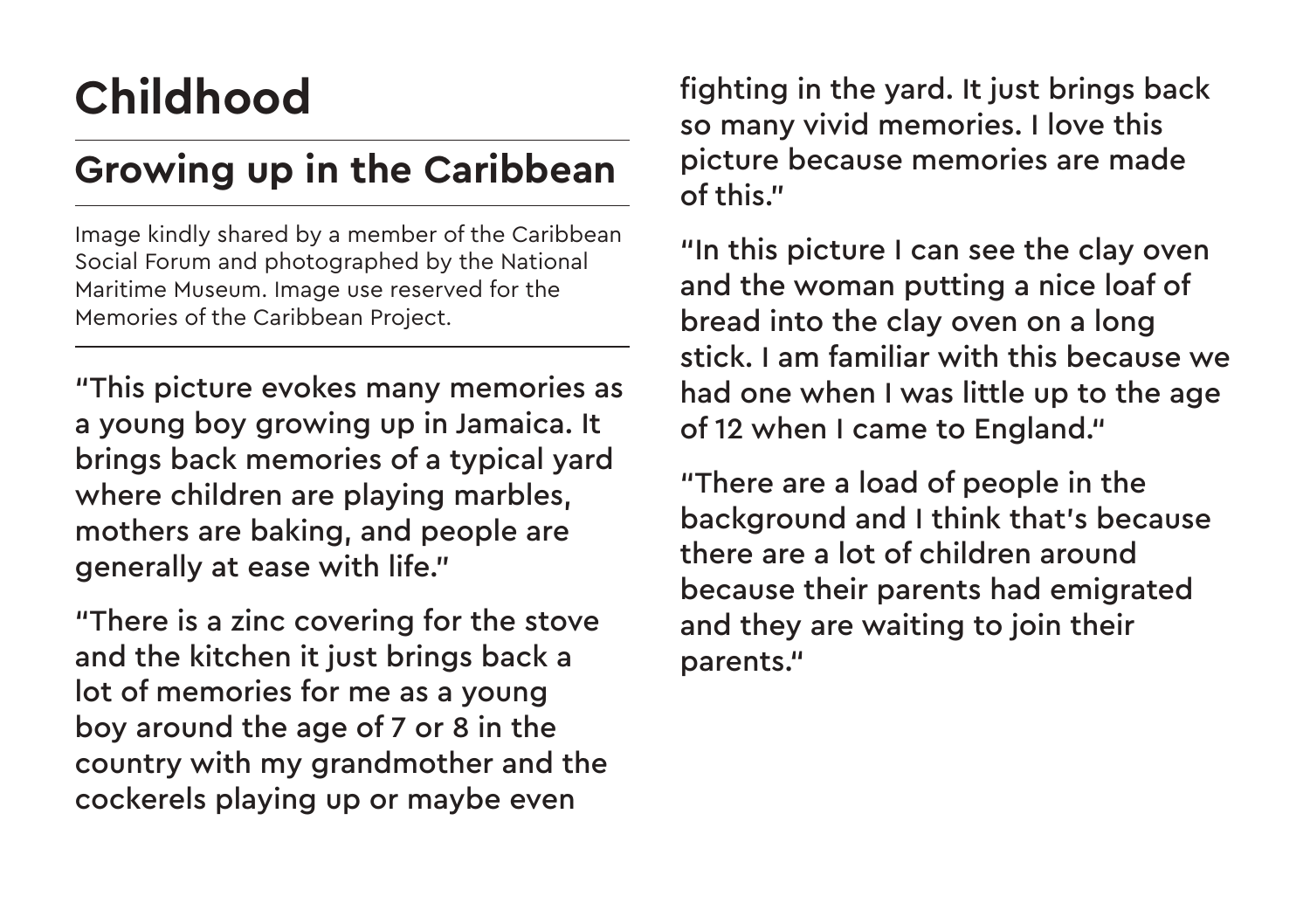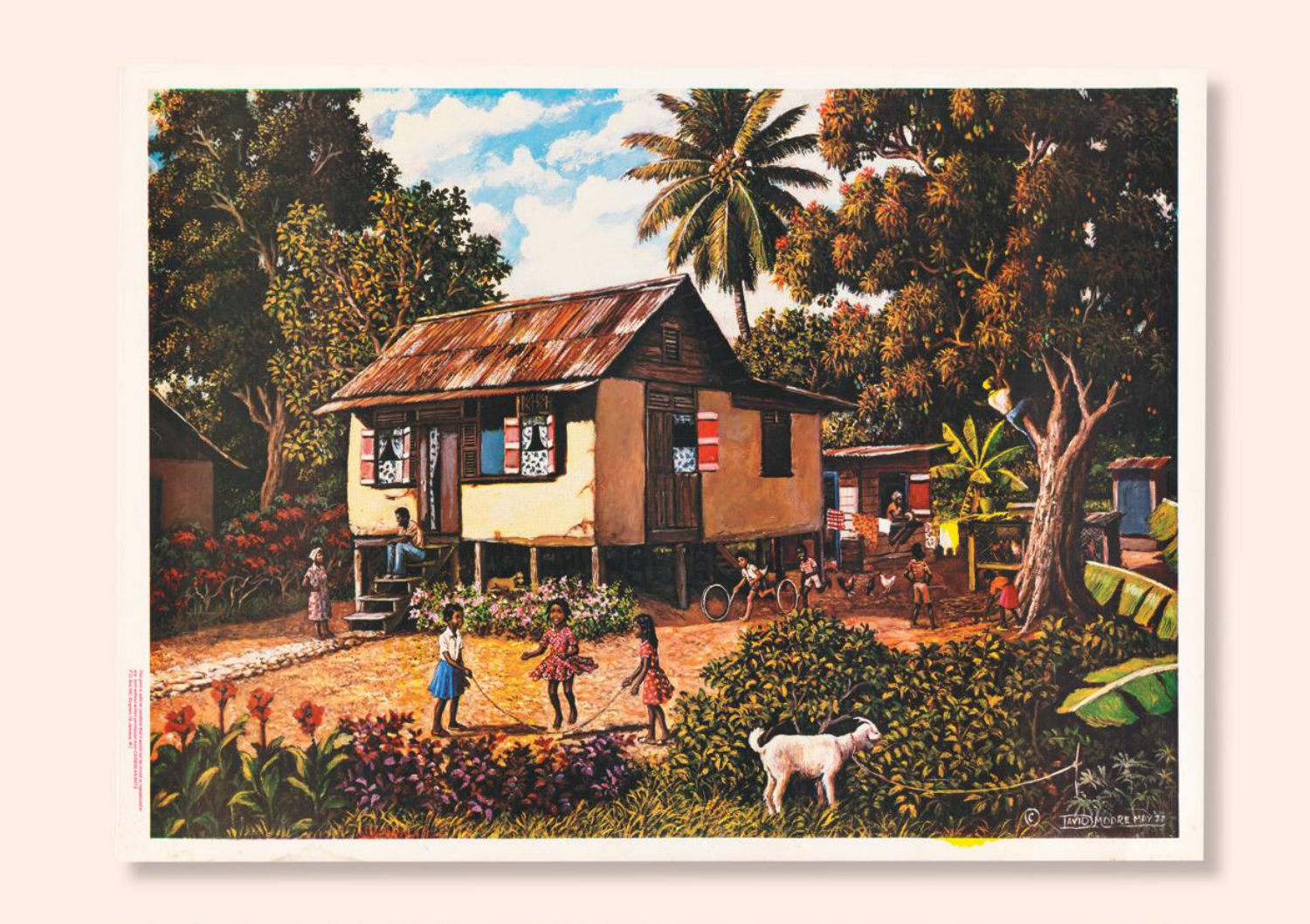#### **Backyard**

Image kindly shared by a member of the Caribbean Social Forum and photographed by the National Maritime Museum. Image use reserved for the Memories of the Caribbean Project.

"Well … this picture reminds me of watching other children playing in their backyard more than me. The cockerels fighting remind me of my childhood days when I watched them fighting. My adoptive parents had lots of chickens, ducks and everything so I had to look after all of them myself. There was nobody really to bother me."

"That's the trouble I was just on my own. I would put them to roost at night and get them up sometimes in the morning feed them, clean their

runs and all the general things you would do to livestock. I would have to look after the pigs and goats and see that they are okay. I looked after them myself because it was only me and my adoptive parents husband and wife. I had to do what I had to do."

"Each day when I come in from school I would look after them and see that they gone into their right run. That was hard work. They [the chickens] had corn, milliseed. They used to cook the coucou to feed the duck – we had loads of ducks, just the plain cornmeal, and feed the ducks. So that's why I don't like it because I used to call it duck /rat food."

"I lived in the City, in the concrete jungle. I never used to live where them have dem kind of house de. A pure concrete house me live inna."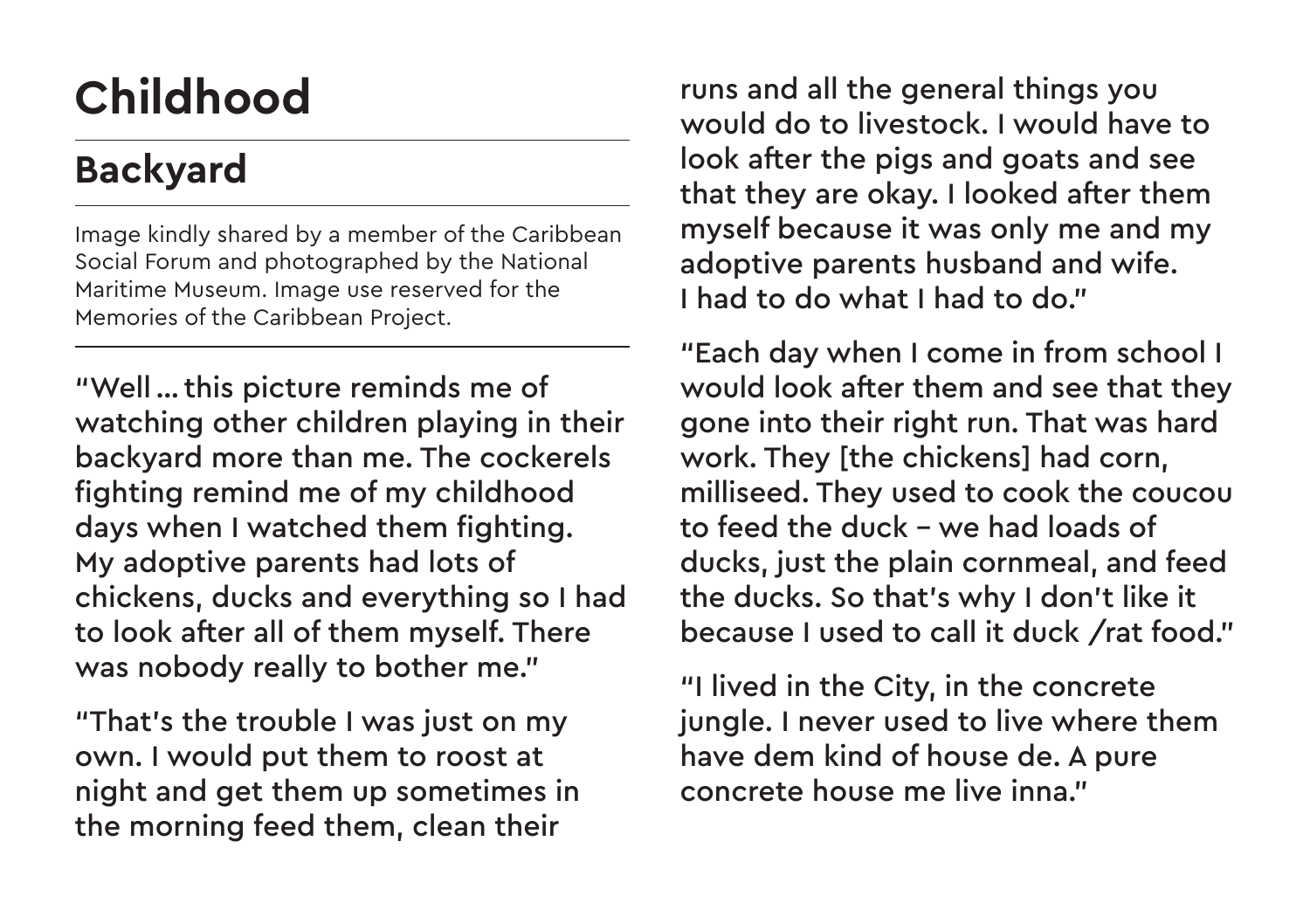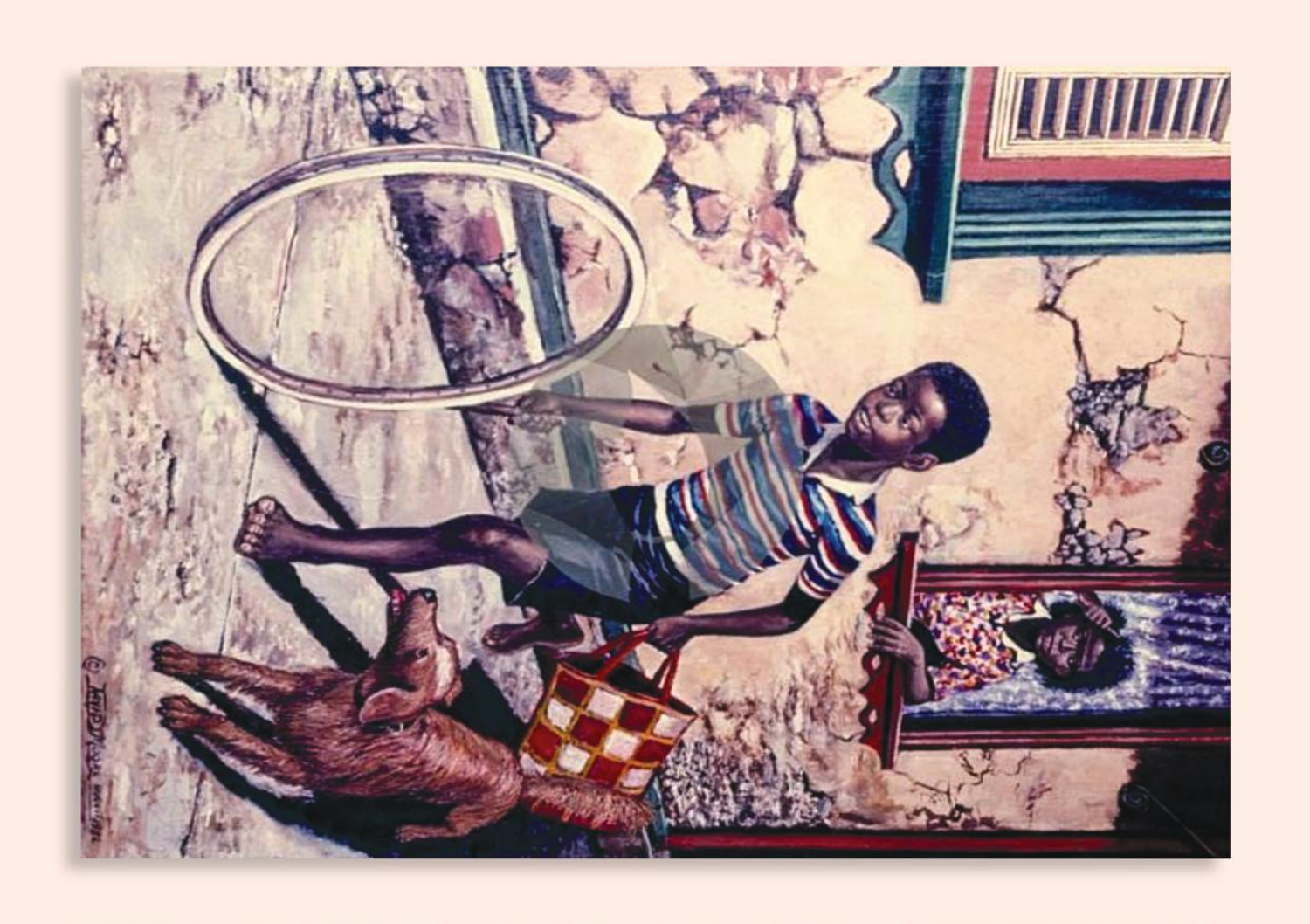#### **The Wheel**

Image kindly shared by a member of the Caribbean Social Forum and photographed by the National Maritime Museum. Image use reserved for the Memories of the Caribbean Project.

"The picture of the children with the wheel, I remember if you want to go to the shop you just carry your wheel with you. And by the time them look round you come back, you run so fast."

"Why you think in Jamaica they so good at athletics because they run so fast to go to the shop because when you go to the shop you have to come back quick ….. because if you stay too long them eat it off and you don't get none."

"I lived in Kingston, that is where I grew up. I used to go to Country for holiday. I was on holiday because it was somewhere different."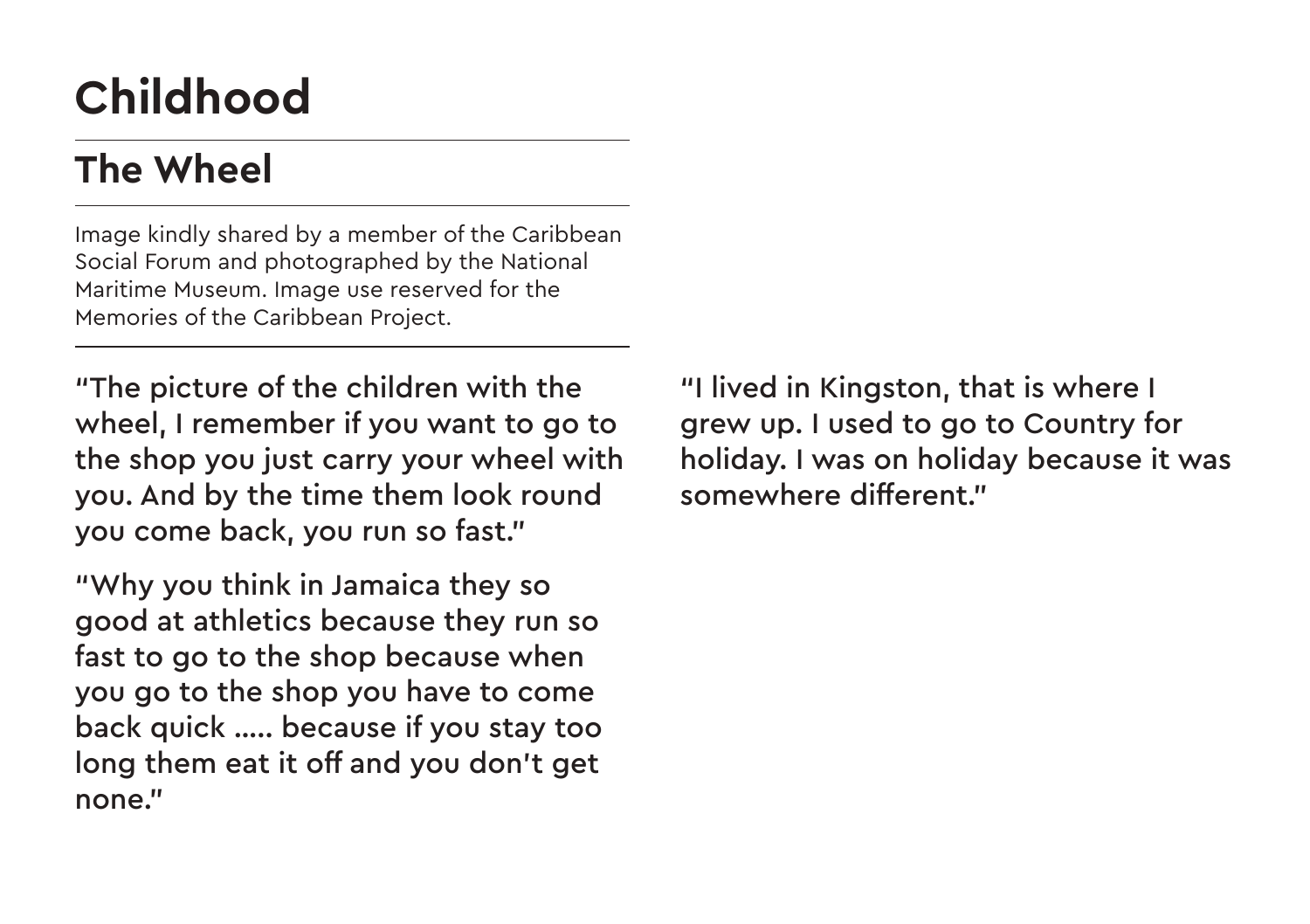